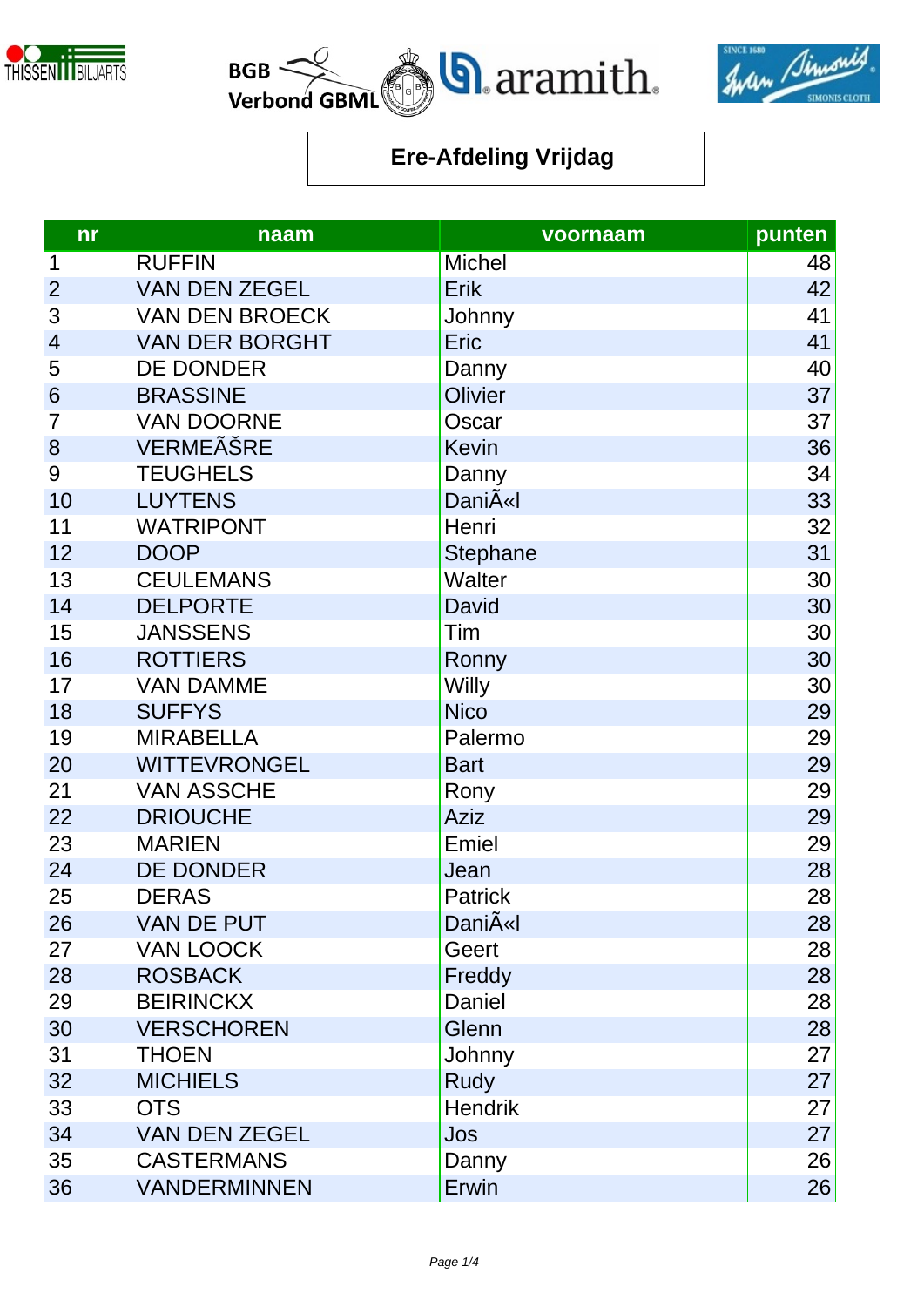





| 37 | <b>VERMANT</b>       | <b>Kevin</b>   | 26 |
|----|----------------------|----------------|----|
| 38 | <b>ARIANO</b>        | Massimo        | 26 |
| 39 | <b>MATHYS</b>        | Yves           | 26 |
| 40 | <b>COPPENS</b>       | <b>Robert</b>  | 25 |
| 41 | <b>CEULERS</b>       | <b>Patrick</b> | 25 |
| 42 | <b>TUYMANS</b>       | <b>Dirk</b>    | 25 |
| 43 | <b>VAN EGGELPOEL</b> | Gunther        | 25 |
| 44 | <b>PLACLET</b>       | <b>Jules</b>   | 24 |
| 45 | <b>APPELTANS</b>     | Johnny         | 24 |
| 46 | <b>PEETERS</b>       | Paul           | 24 |
| 47 | <b>WELLENS</b>       | Tony           | 23 |
| 48 | <b>VAN LOOCK</b>     | Jimmy          | 23 |
| 49 | <b>JANSSENS</b>      | Yves           | 22 |
| 50 | <b>JORIS</b>         | Luc            | 22 |
| 51 | <b>METS</b>          | Robin          | 21 |
| 52 | <b>WATERSCHOOT</b>   | <b>Philip</b>  | 21 |
| 53 | <b>SILVRANTS</b>     | Luc            | 21 |
| 54 | <b>MEERT</b>         | <b>Etienne</b> | 21 |
| 55 | <b>COPPENS</b>       | <b>Kurt</b>    | 21 |
| 56 | <b>VAN ROY</b>       | <b>Victor</b>  | 20 |
| 57 | <b>DEBOLSTER</b>     | Jean           | 20 |
| 58 | <b>GOOSSENS</b>      | Raf            | 20 |
| 59 | <b>GABARRE</b>       | Ramon          | 20 |
| 60 | <b>LENTINI</b>       | <b>Michele</b> | 20 |
| 61 | <b>VAN DYCK</b>      | Geert          | 19 |
| 62 | <b>VAN IMPE</b>      | <b>Mathias</b> | 19 |
| 63 | <b>VAN ROY</b>       | Wim            | 18 |
| 64 | <b>SERNEELS</b>      | Louis          | 17 |
| 65 | <b>VAN DE VREYDE</b> | Frederic       | 16 |
| 66 | <b>VOET</b>          | <b>Patrick</b> | 16 |
| 67 | <b>VAN DE MOER</b>   | Pim            | 16 |
| 68 | <b>CALLEBAUT</b>     | John           | 16 |
| 69 | <b>STORMS</b>        | Edward         | 15 |
| 70 | <b>MALDOY</b>        | <b>Gunter</b>  | 15 |
| 71 | <b>FONDERIE</b>      | Jurgen         | 15 |
| 72 | <b>JACOBS</b>        | Guido          | 14 |
| 73 | <b>CLARIJS</b>       | Rony           | 14 |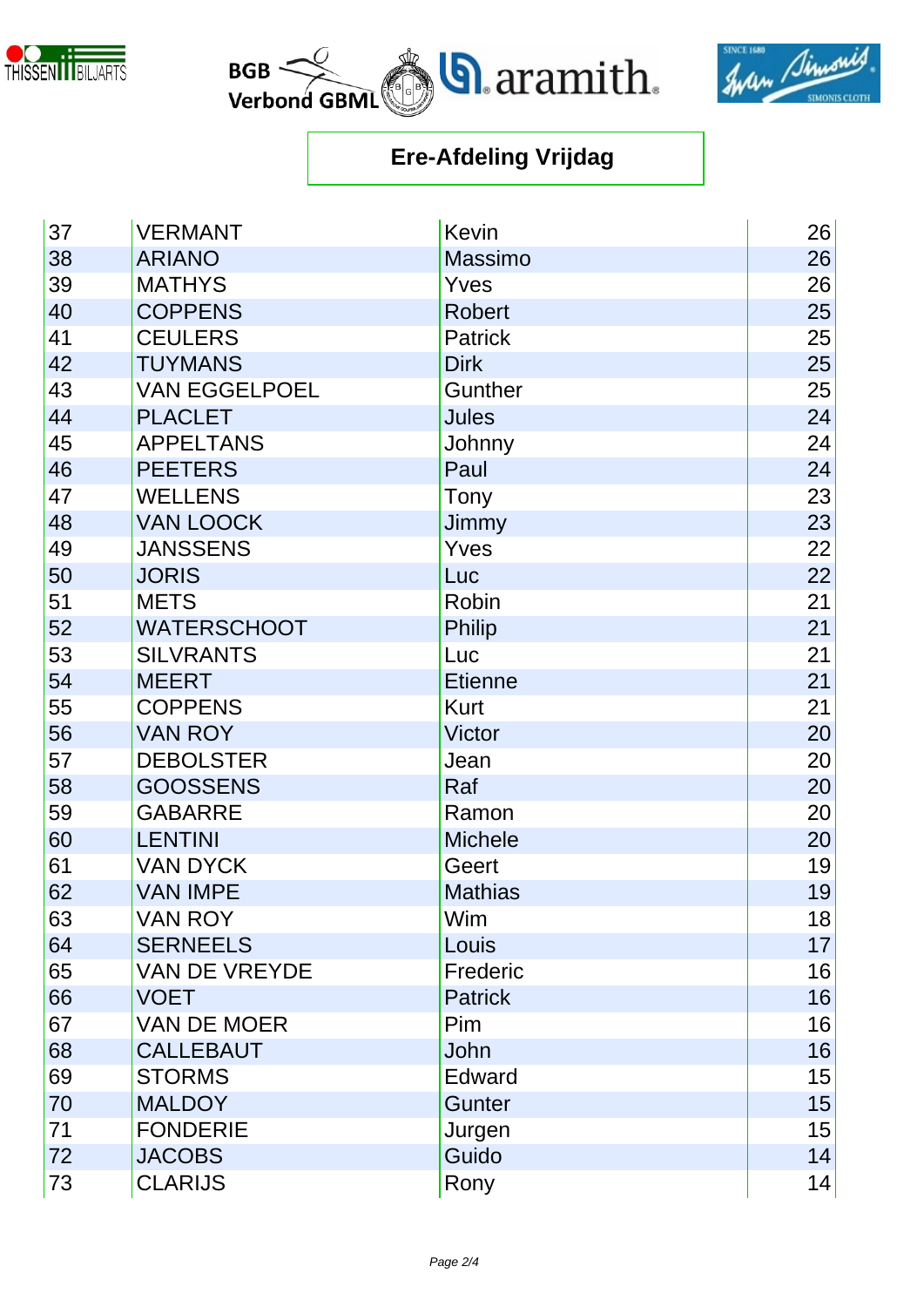





| 74  | <b>DESTREBECQ</b>      | Jean-Phillipe       | 14                      |
|-----|------------------------|---------------------|-------------------------|
| 75  | <b>VAN DEN BROECK</b>  | Rudy                | 14                      |
| 76  | <b>WIJNS</b>           | Louis               | 14                      |
| 77  | <b>VAN AELST</b>       | <b>Willy</b>        | 13                      |
| 78  | <b>DAAMEN</b>          | <b>Mario</b>        | 12                      |
| 79  | <b>FIERENS</b>         | Andy                | 12                      |
| 80  | <b>LUYTEN</b>          | <b>Stefaan</b>      | 12                      |
| 81  | <b>VANHOVE</b>         | Ronny               | 11                      |
| 82  | <b>VERHAEGEN</b>       | <b>Marc</b>         | 11                      |
| 83  | DE CONINCK             | Ronald              | 11                      |
| 84  | <b>WILMS</b>           | <b>Steve</b>        | 10                      |
| 85  | <b>FRANS</b>           | <b>Walter</b>       | $9\,$                   |
| 86  | <b>WELLENS</b>         | <b>Thierry</b>      | 9                       |
| 87  | <b>BRION</b>           | Yvan                | 9                       |
| 88  | <b>ROBERFROID</b>      | <b>Marco</b>        | 8                       |
| 89  | <b>DOOP</b>            | Luca                | $\overline{8}$          |
| 90  | <b>STEYLAERTS</b>      | Ludovic             | $\frac{8}{7}$           |
| 91  | <b>DE BACKER</b>       | Alain               |                         |
| 92  | <b>VAN HOOF</b>        | Raymond             | $\overline{7}$          |
| 93  | <b>WELLENS</b>         | Maurice             | $\overline{7}$          |
| 94  | <b>LEPEVER</b>         | <b>Marc</b>         | $\boldsymbol{6}$        |
| 95  | <b>JENNEN</b>          | <b>Dirk</b>         | $\,6$                   |
| 96  | <b>VERRETH</b>         | <b>Alfons</b>       | $\overline{6}$          |
| 97  | <b>VAN STEENWINKEL</b> | Luc                 | 5                       |
| 98  | <b>VAN LAER</b>        | Alain               | $\frac{5}{5}$           |
| 99  | <b>DEMOL</b>           | Raf                 |                         |
| 100 | <b>MOX</b>             | Jean-Claude         | $\vert 5 \vert$         |
| 101 | <b>ARAGON</b>          | RafaëI              | $\overline{5}$          |
| 102 | <b>VERBRUGGEN</b>      | Fran§ois            | 5                       |
| 103 | FERRÉ                  | Alain               | $\overline{5}$          |
| 104 | <b>TOPS</b>            | Eddy                | $\overline{\mathbf{4}}$ |
| 105 | <b>AERTS</b>           | Hugo                | 4                       |
| 106 | <b>AMATO</b>           | Angelo              | $\overline{4}$          |
| 107 | <b>VERBEECK</b>        | Johnny              | 3                       |
| 108 | <b>WOUTERS</b>         | Wesley              | $\overline{3}$          |
| 109 | <b>DE BECKER</b>       | <b>Kevin</b>        | $\overline{3}$          |
| 110 | <b>MESTREZ</b>         | Didi $\tilde{A}$ «r | $\overline{2}$          |